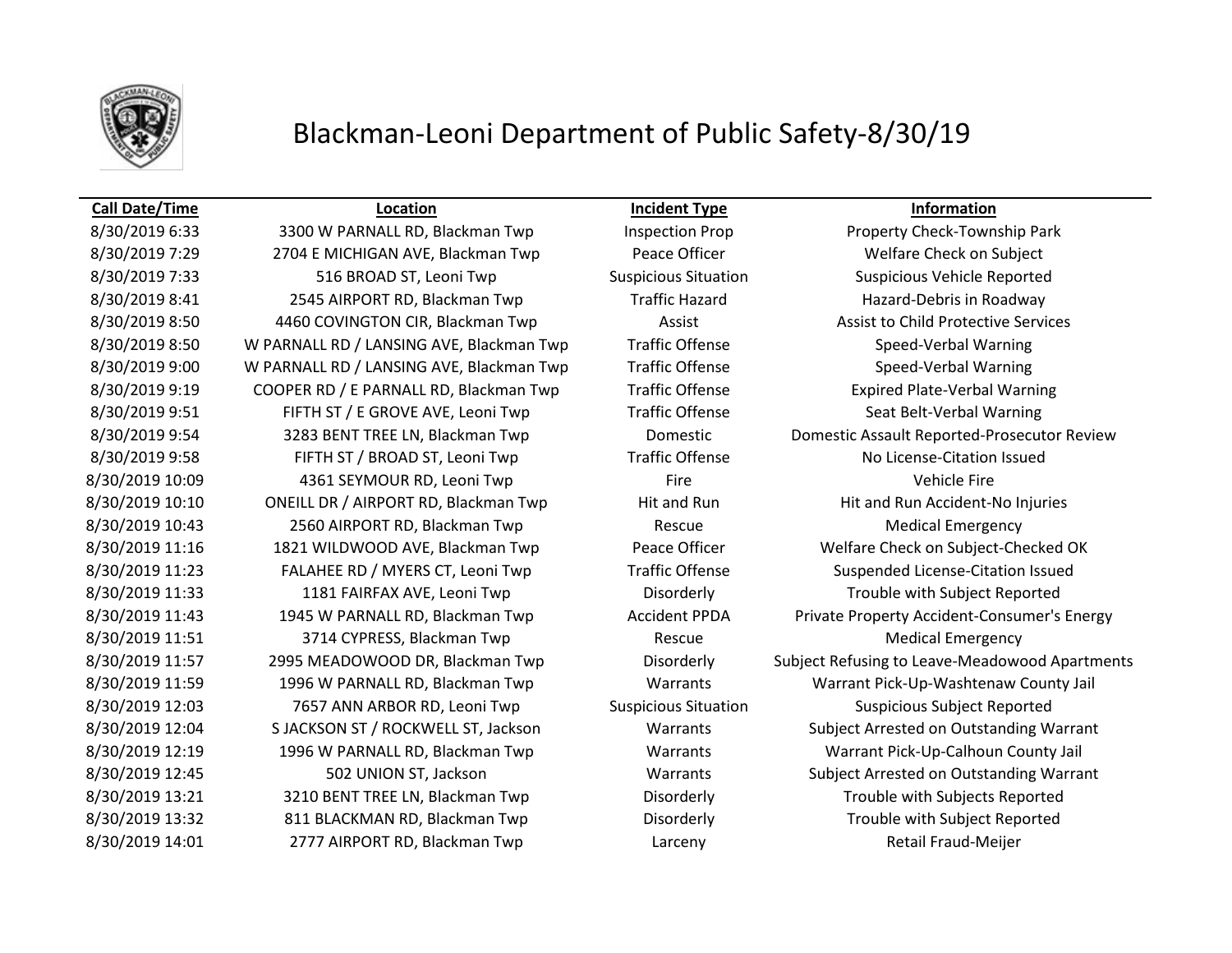

# Blackman-Leoni Department of Public Safety-8/30/19

### **Call Date/Time Location Incident Type Information**

8/30/2019 14:13 913 BROWNING AVE, Blackman Twp Rescue Rescue Medical Emergency 8/30/2019 14:33 1700 W MICHIGAN AVE, Blackman Twp Peace Officer Welfare Check on Subjects-Unable to Locate 8/30/2019 14:56 3601 WILDWOOD AVE, Blackman Twp **Assist Assist Assist Learning Assist County Sheriff's Department** 8/30/2019 14:58 3518 LINDEN, Blackman Twp Disorderly Trouble with Subject Reported 8/30/2019 15:01 1412 GALLERY PLACE DR, Blackman Twp Found Property Found Property Reported 8/30/2019 15:12 S US 127 / E I 94, Leoni Twp CWI CWI CWI CWI Arrest-Lodged at Jail 8/30/2019 15:27 COUNTY FARM RD / AIRPORT RD, Blackman Twp Suspicious Situation Suspicious Subject Reported 8/30/2019 15:52 1725 N WEST AVE, Blackman Twp Peace Officer Welfare Check on Subject-Checked OK 8/30/2019 17:16 271 S SUTTON RD, Leoni Twp Domestic Domestic Domestic Assault Reported-Prosecutor Review 8/30/2019 17:52 3302 BRAEBURN ST, Blackman Twp Domestic Domestic Dispute-Verbal 8/30/2019 18:13 4424 SEYMOUR RD, Leoni Twp Domestic Domestic Domestic Assault Reported-Prosecutor Review 8/30/2019 19:32 2631 AIRPORT RD, Blackman Twp Traffic Offense Registration Violation-Verbal Warning 8/30/2019 19:45 W I 94 / N ELM RD, Blackman Twp Suspicious Situation Suspicious Situation Reported 8/30/2019 19:59 225 LUMLEY AVE, Leoni Twp Assist Assist Assist Assist to Child Protective Services 8/30/2019 20:05 N ELM RD / OLEARY RD, Blackman Twp Traffic Offense Speed-Verbal Warning 8/30/2019 20:08 711 WAYNE ST, Blackman Twp Disorderly Trouble with Subject Reported-Neighbor Dispute 8/30/2019 20:14 N DETTMAN RD / BLAKE RD, Blackman Twp Traffic Offense Defective Equipment-Verbal Warning 8/30/2019 20:29 MARIE CT / W PARNALL RD, Blackman Twp Fire Fire Outside Smoke Investigation 8/30/2019 20:33 3420 SUMAC CT 208, Blackman Twp Animal Complaint Loose Dog Reported-Transported to Shelter 8/30/2019 20:44 4200 W MICHIGAN AVE, Blackman Twp Fraud Credit Card Fraud Reported 8/30/2019 20:49 N US 127 / W M 50, Blackman Twp Motorist Assist Motorist Assist Motorist Assist 8/30/2019 20:56 N DETTMAN RD / CHIPPEWA TRL, Blackman Twp Traffic Offense Speed-Citation Issued 8/30/2019 21:09 620 WASHINGTON DR, Leoni Twp Shots Fired Report of Shots Fired-Fireworks 8/30/2019 21:11 N DETTMAN RD / CHIPPEWA TRL, Blackman Twp Traffic Offense Speed-Citation Issued 8/30/2019 21:20 3300 W PARNALL RD, Blackman Twp Inspection Prop Property Check-Township Park 8/30/2019 21:27 **717 ROYAL DR, Blackman Twp** Suspicious Situation Suspicious Vehicle Reported 8/30/2019 21:51 W MICHIGAN AVE / OAK GROVE AVE, Blackman Twp Traffic Offense Defective Equipment-Verbal Warning

8/30/2019 14:05 221 COOKS LNDG, Leoni Twp Fire Fire Burning Complaint-Garbage